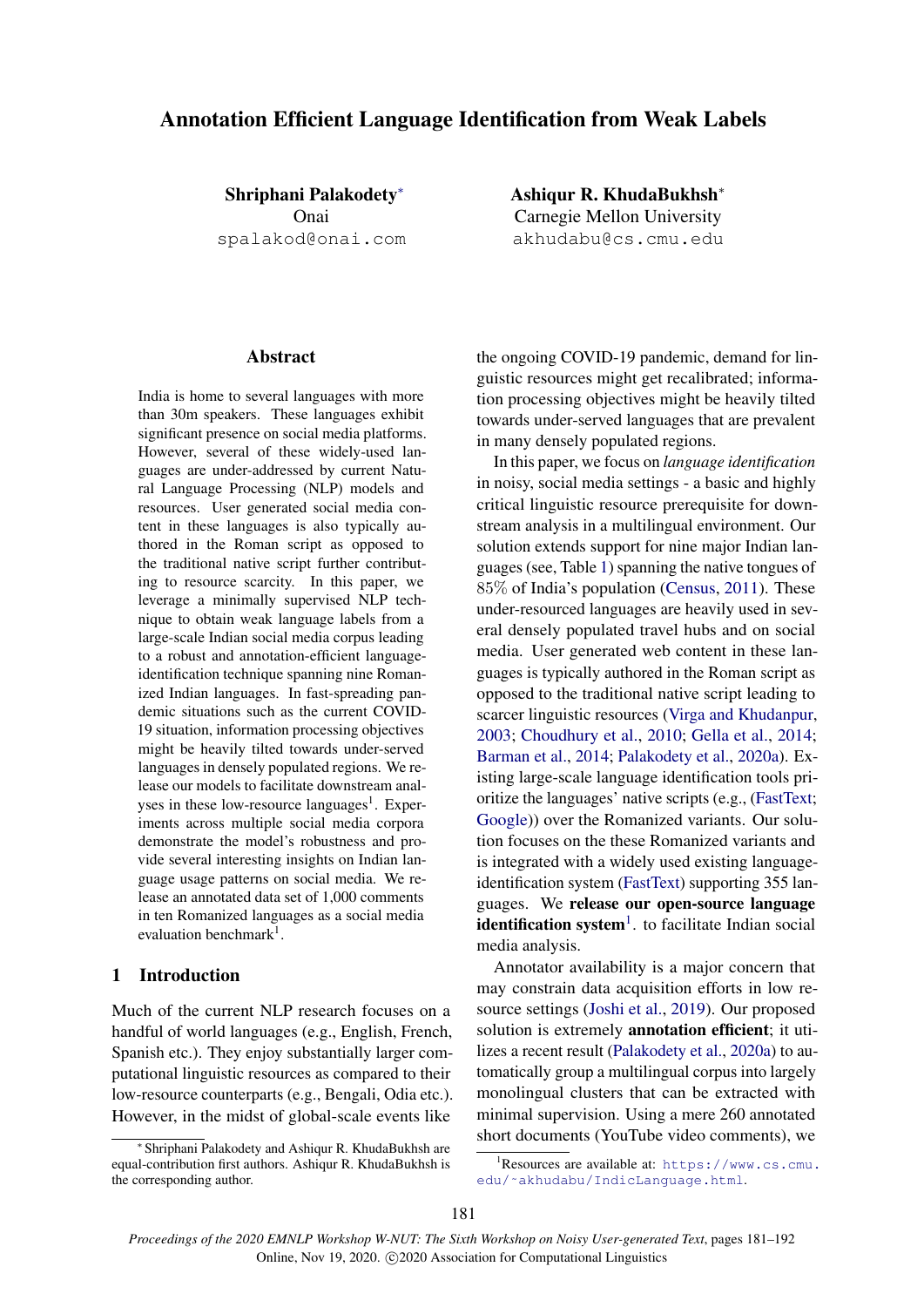assign *weak labels* to a data set of 2.8 million comments spanning the aforementioned languages. Our model performs favorably when compared against an existing commercial solution.

While census data and surveys can provide useful information about linguistic diversity and spread, analyses of user-generated multi-lingual corpora can complement these surveys with additional useful insights of their own. We conduct a focused analysis to explore if the (estimated) distribution of web-usage of Hindi across different Indian states aligns with common knowledge. Our analysis indicates that Hindi's web-presence is considerably higher in a cluster of North Indian states referred to as the Hindi belt [\(Jaffrelot,](#page-8-7) [2000\)](#page-8-7) as compared to the South Indian states. We further analyze similar research questions concerning the relative usage of the Roman script and the native script for Hindi. We finally conclude with a small exploratory study on our method's effectiveness in detecting languages with trace presence in multiple corpora and outline some of the possible utilities. Contributions: Our main contributions of the paper are the following:

• *Resource*: We release an important linguistic resource to detect nine heavily-spoken Indic languages expressed in Roman script.

• *Method*: We propose an annotation efficient method to construct this language identifier and demonstrate extensibility.

• *Linguistic*: We conduct a web-scale analysis of Hindi usage shedding light on multilinguality, geographic spread, and usage patterns.

• *Social*: We outline how our tool can detect trace presence of other languages that can aid in constructing data sets for humanitarian challenges.

# 2 Data Set: YouTube Video Comments

In order to construct our language identification system, we would require a web-scale Indian social media data set that (i) has considerable presence of the nine languages we are interested in, and (ii) captures a representative fraction of the Indian web users. To achieve this two-fold goal, we consider a data set introduced in [Palakodety](#page-9-2) [et al.](#page-9-2) [\(2020b\)](#page-9-2) to analyze the 2019 Indian General Election. The data set consists of comments on YouTube videos hosted by popular news outlets in India. Overall, the corpus consists of 6,182,868 comments on 130,067 videos by 1,518,077 users posted in a 100 day period leading up to the 2019

Indian General Election.

Why YouTube? As of January 2020, YouTube is the second-most popular social media platform in the world drawing 2 billion active users [\(Statista,](#page-9-3) [2020\)](#page-9-3). YouTube is the most popular social media platform in India with 265 million monthly active users (225 million on mobile), accounting for 80% of the population with internet access [\(Hindustan-](#page-8-8)[Times,](#page-8-8) [2019;](#page-8-8) [YourStory,](#page-9-4) [2018\)](#page-9-4). YouTube video comments have been used as data sources to analyze recent important events [\(Palakodety et al.,](#page-9-1) [2020a,](#page-9-1)[c;](#page-9-5) [Sarkar et al.,](#page-9-6) [2020;](#page-9-6) [Cinelli et al.,](#page-8-9) [2020\)](#page-8-9).

<span id="page-1-0"></span>

| Language  | ISO code  | First language |
|-----------|-----------|----------------|
|           |           | speakers       |
| Bengali   | bn        | 8.03%          |
| Gujarati  | gu        | 4.58%          |
| Hindi     | hi        | 43.63%         |
| Kannada   | kn        | 3.61%          |
| Marathi   | mr        | 6.86%          |
| Malayalam | ml        | 2.88%          |
| Odiya     | <i>or</i> | 3.10%          |
| Tamil     | ta        | 5.70%          |
| Te        | te.       | 6.70%          |

Table 1: List of languages we considered with their corresponding ISO 693-1 codes and first language speakers as percentage of Indian population. Data is collected from 2011 census [\(Census,](#page-8-0) [2011\)](#page-8-0).

Why this data set? The data set considers two highly popular YouTube news channels for each of the 12 Indian states that contribute 20 or more seats in the lower house of the parliament. State boundaries in India were drawn along linguistic lines [\(Dewen,](#page-8-10) [2010\)](#page-8-10). The dominant regional language in the Hindi belt [\(Jaffrelot,](#page-8-7) [2000\)](#page-8-7) is Hindi, and the other states feature a unique dominant language written in either the Latin alphabet (in informal settings) or a native script. All the nine languages we focused on (listed in Table [1\)](#page-1-0), are the dominant language in one or more of these 12 states. The regional news networks considered provide coverage in the dominant regional language. Hence, the data set exhibits strong presence of all the nine regional languages we are interested in. In addition to these 24 regional news channels, the data set considers YouTube channels for 14 highly popular national news outlets (listed in the Appendix). Overall, this implies 38 YouTube channels (24 regional, 14 national) with an average subscriber count of 3,338,628.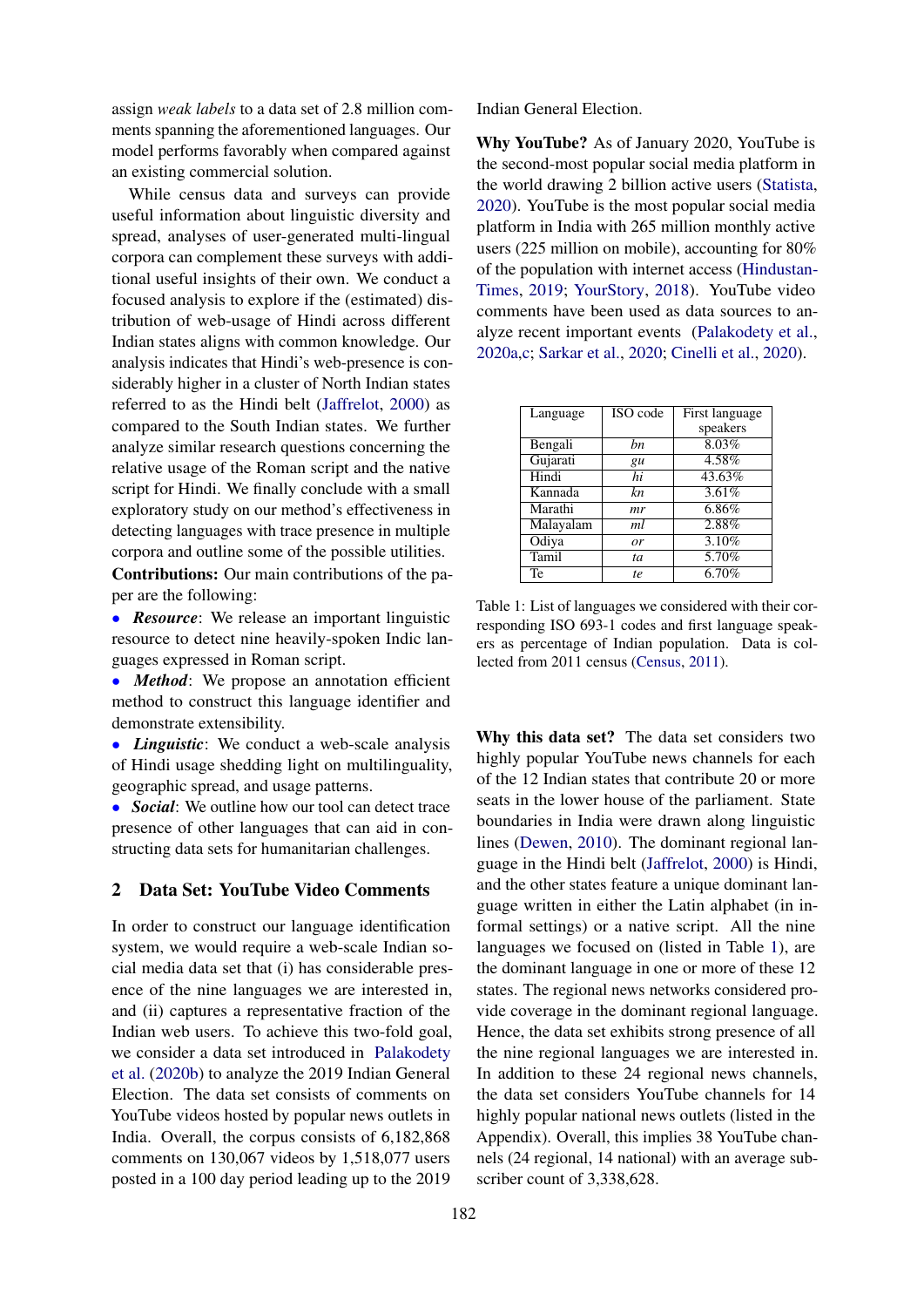#### 3 Related Work

Learning from weak labels: The role of unlabeled and weakly (or noisily) labeled data in supervised learning is a well-studied problem and has received sustained focus [\(Mitchell,](#page-9-7) [2004;](#page-9-7) [Don](#page-8-11)[mez et al.,](#page-8-11) [2010\)](#page-8-11), and annotation efficiency in low-resource settings is a well-established requirement [\(Joshi et al.,](#page-8-6) [2019\)](#page-8-6). Our work leverages  $\hat{\mathcal{L}}_{polyglot}$  [\(Palakodety et al.,](#page-9-1) [2020a\)](#page-9-1), a recentlyproposed method for noisy language identification that requires minimal supervision. We utilize it as a dependency to obtain *weak labels* and reduce annotation burden and construct a substantially more robust system.

Language identification: While language identification of well-formed text is a nearly-solved problem, the difficulty in identifying language in a noisy social media setting is well-established [\(Bergsma](#page-8-12) [et al.,](#page-8-12) [2012;](#page-8-12) [Gella et al.,](#page-8-2) [2014;](#page-8-2) [Lui and Baldwin,](#page-9-8) [2014;](#page-9-8) [Jaech et al.,](#page-8-13) [2016;](#page-8-13) [Jauhiainen et al.,](#page-8-14) [2019\)](#page-8-14). We see our work as a part of this continuing trend and as an important resource contribution to analyze Indian social media.

Romanized Indian Languages: In the context of processing Indian languages expressed on the web, challenges posed by the use of Roman script instead of the native script have been reported in several recent studies in the context of code-mixed English-Bengali [\(Chanda et al.,](#page-8-15) [2016\)](#page-8-15), and English-Hindi [\(Kumar et al.,](#page-9-9) [2018\)](#page-9-9) text. While addressing word level language identification, [\(Gella et al.,](#page-8-2) [2014\)](#page-8-2) reported that 90% of posts in Indian languages on Facebook are expressed in Roman script. Prevalence of Romanized Hindi has also been previously reported in [\(Barman et al.,](#page-8-3) [2014\)](#page-8-3). Our study takes previous findings one small step forward with a (noisy) geographical analysis of Hindi web usage. Bridging the resource gap: We also see our work as a part of the ongoing effort in bridging the resource gap between Indian languages and world languages [\(Vyas et al.,](#page-9-10) [2014;](#page-9-10) [Vijayakrishna and](#page-9-11) [Sobha,](#page-9-11) [2008;](#page-9-11) [Kunchukuttan et al.,](#page-9-12) [2014;](#page-9-12) [Mohanty](#page-9-13) [et al.,](#page-9-13) [2017;](#page-9-13) [Joshi et al.,](#page-9-14) [2020\)](#page-9-14).

#### 4 Background

In this section, we summarize a few key NLP models and results critical to our methods.

Skip-gram embeddings: The Skip-gram model takes as input a word  $w \in W$  (vocabulary), and predicts words  $w_c \in W$  that are likely to occur in the context of  $w$ . The training objective

(predicting an input word's context) is parameterized by real-valued word representations or embeddings [\(Mikolov et al.,](#page-9-15) [2013\)](#page-9-15). [Bojanowski et al.](#page-8-16) [\(2017\)](#page-8-16) introduced sub-word extensions to the Skipgram model to learn robust word representations even in the presence of misspellings or spelling variations. Following [\(Palakodety et al.,](#page-9-1) [2020a\)](#page-9-1), we normalize and average a document's constituent word embeddings to yield the *document embedding*.

Monolingual cluster discovery: [Palakodety et al.](#page-9-1) [\(2020a\)](#page-9-1) introduced a minimal supervision language detection method using polyglot Skip-gram embeddings with sub-word information. These embeddings discover monolingual subsets (clusters) in a multilingual corpus which are subsequently retrieved using k-Means and a small sample percluster (10 documents) are annotated. We refer to this method as  $\hat{\mathcal{L}}_{polyglot}$  and leverage it for constructing our data set with minimal annotation burden. For obvious reason, we do not compare  $\hat{\mathcal{L}}_{polyglot}$ against our supervised solution that supports more than 300 languages. In Section [7.5,](#page-6-0) we demonstrate that our method detects languages with trace presence in a corpus ( $\lt 1\%$ ), a known limitation of  $\hat{\mathcal{L}}_{polyglot}$  [\(Palakodety et al.,](#page-9-1) [2020a\)](#page-9-1).

#### 5 Method

Research question: *How to construct an annotation-efficient language identification method supporting a wide array of Indian languages?* Our method has two main components: (i) an annotation-efficient procedure to construct a substantial data set with weak labels, (ii) a supervised system trained on a data set comprising this corpus and an existing data set,  $D_{tatoeba}$  [\(Tatoeba,](#page-9-16) [2020\)](#page-9-16), a well-known annotated data set supporting 355 languages [\(Tatoeba,](#page-9-16) [2020\)](#page-9-16). For the construction of this data set, the election corpus [\(Palakodety et al.,](#page-9-2) [2020b\)](#page-9-2) is stripped of all comments containing any non English character. This maintains the focus on Romanized Indian languages with the native variants sourced from  $\mathcal{D}_{tatoeba}$ .

# 5.1 Assigning Weak Labels

Algorithm [1](#page-3-0) outlines the steps in obtaining weak labels for nine Indian languages from multiple multilingual corpora and combining it with  $\mathcal{D}_{tatoeba}$ . Our training data set is denoted by

 $D = \{d_i, \mathcal{L}(d_i)\}_{i=1}^{N_1} \cup \{d_i, \hat{\mathcal{L}}(d_i)\}_{i=1}^{N_2}$  where  $d_i$  is a document,  $\mathcal{L}(.)$  returns a label annotated by a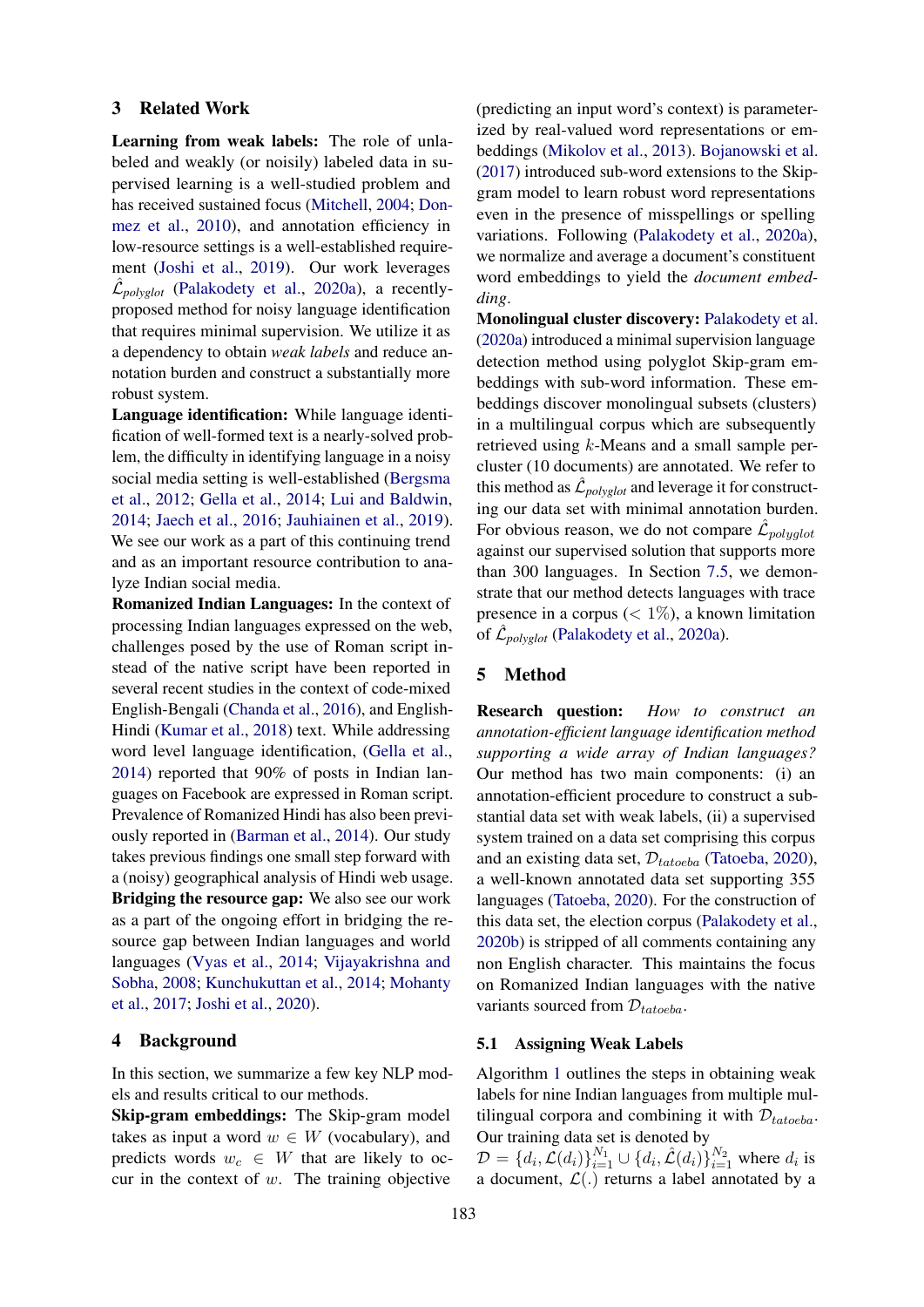$\overline{\mathbf{Algorithm}}\; \mathbf{1:}\; \mathcal{F}_{\textit{weakLabel}}(\{\mathcal{D}_1,\ldots,\mathcal{D}_n\})$ 

Initialization:  $\mathcal{D} \leftarrow \mathcal{D}_{tatoeba}$ foreach  $\mathcal{D}_i \in \{\mathcal{D}_1, \ldots, \mathcal{D}_n\}$  do Run  $\hat{\mathcal{L}}_{polyglot}$  on  $\mathcal{D}_i$ Obtain clusters  $C_1, \ldots, C_K$  using k-means s.t.  $|C_1| \ge |C_2| \ldots \ge |C_K|$ Identify  $J \leq K$  dominant clusters for  $(j = 1; j \leq J; j = j + 1)$  do Assign language to  $C_j$  (denoted by  $\mathcal{L}(C_j)$ ), (supplied by the annotator) Sample  $\gamma |C_i|$  comments from  $C_i$  ranked by proximity from cluster center,  $0 < \gamma \leq 1$ Add the sampled comments to D with *weak label*  $\mathcal{L}(\mathcal{C}_i)$ end end **Output:** Return  $D$ 

<span id="page-3-0"></span>human,  $\hat{\mathcal{L}}(.)$  returns a weak label obtained from  $\hat{\mathcal{L}}_{polyglot}.$ 

 $D$  is initialized with an annotated corpus,  $D_{tatoeba}$  [\(Tatoeba,](#page-9-16) [2020\)](#page-9-16), i.e.,  $N_1$  is the total number of samples present in  $\mathcal{D}_{tatoeba}$ . Next, using  $\hat{\mathcal{L}}_{polyglot}$ , our method obtains *weak labels* for  $N_2$  documents from the election corpus and adds to D.

Our method, F*weakLabel*(.) , takes an array of  $n$  multilingual corpora as inputs, runs  $\mathcal{\hat{L}}_{polyglot}$ on each of them to obtain  $K$  language clusters,  $\mathcal{C}_1, \ldots, \mathcal{C}_K$ , such that  $|\mathcal{C}_1| \geq |\mathcal{C}_2| \ldots \geq |\mathcal{C}_K|$ . J largest of these clusters are selected and annotators assign a language  $\mathcal{L}(\mathcal{C}_j)$ ,  $1 \leq j \leq J$ . For a given cluster  $C_i$ , we obtain a set of pairs  $\langle d, \mathcal{L}(d) \rangle$ where  $d \in \mathcal{C}_i$ , and  $\hat{\mathcal{L}}(d) = \mathcal{L}(\mathcal{C}_i)$ , i.e., the weak label of the document is the cluster's language label. For each of these J clusters, the top  $\gamma$  fraction are chosen for inclusion into D.

To summarize, for each multilingual corpus,  $\hat{\mathcal{L}}_{polyglot}$  is used to obtain the top monolingual clusters, and a fraction of those are included with the cluster language label into the data set. Each cluster's language label is assigned by labeling 10 documents in the cluster and thus the vast majority of samples added to the data set is neither manually inspected nor labeled.

Recall that, each of the regional news outlets we considered presents news in one of the dominant regional languages. We group all comments obtained from the news outlets of one particular state as one distinct corpus - i.e. each  $\mathcal{D}_i$  consists of comments posted in response to videos from a news outlet from a particular state. The choice of treating each individual state's corpus separately contributes further to annotation efficiency - know-

ing that a corpus is sourced from a region where a certain language is dominant allows us to select the appropriate annotators and reduces the annotation cost per document. We considered comments obtained from the 14 national outlets as a separate corpus. This led to 13 multilingual corpora (12 regional and 1 national). Hence, in our experiments, n, denoting the total number of corpora in Algorithm [1,](#page-3-0) was set to 13.

Parameter configuration: Our Algorithm has two configurable parameters: (1)  $i$ , the number of clusters selected per corpus for inclusion in the final data set, and (2)  $\gamma$ , the fraction of documents per cluster chosen for inclusion. We set  $j$  to 2. The choice of  $j$  was guided by the intuition that English is widely spoken in India and each state would have at least one dominant regional language. Our choice of  $\gamma$  was guided by an in-depth analysis of  $\hat{\mathcal{L}}_{polyglot}$  in the context of code switching [\(Khud](#page-9-17)[aBukhsh et al.,](#page-9-17) [2020\)](#page-9-17). The study revealed that documents closest to the cluster centers exhibit strong monolinguality and those farther from the centers can exhibit code-switching or may even be authored in languages with trace presence. In order to obtain high quality weak labels, we set  $\gamma$  to 0.75.

**Annotation Efficiency:**  $\hat{\mathcal{L}}_{polyglot}$  requires 10 annotated samples to assign a language label to a cluster [\(Palakodety et al.,](#page-9-1) [2020a\)](#page-9-1). Our method requires  $10jn$  annotated samples. Hence, our method required  $10 \times 2 \times 13 = 260$  annotated comments to construct a corpus of 2,793,375 comments supporting nine Indian languages. This is combined with the  $\mathcal{D}_{tatoeba}$  to yield  $\mathcal D$  consisting of 11,042,839 documents.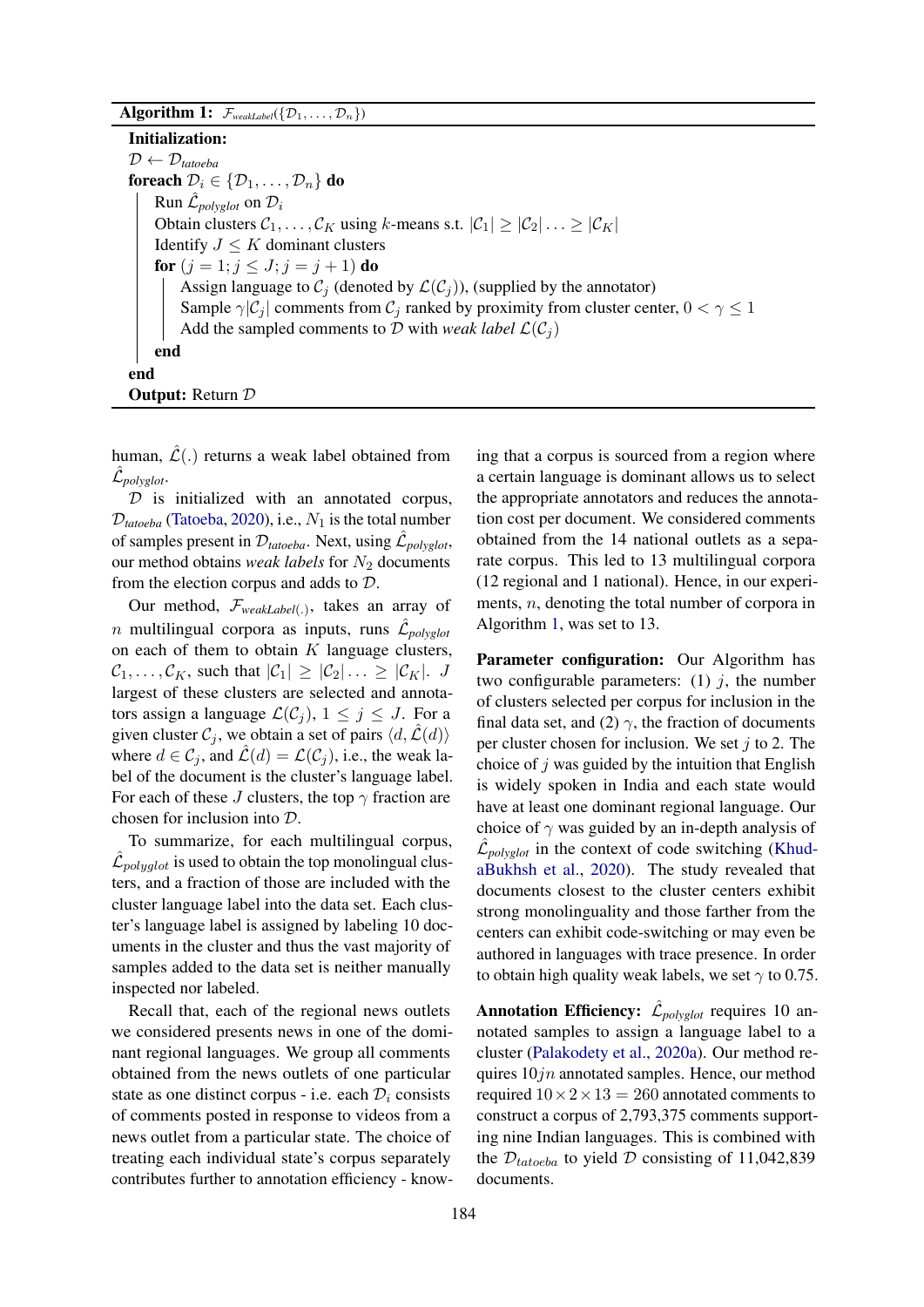<span id="page-4-1"></span>

Table 2: Confusion matrix of performance evaluation of F*end-to-end* on 1000 annotated comments. For a given language, better or equal performance than the baseline is highlighted with blue; *ol* denotes other languages.

#### 5.2 Learning with Weak Labels

Once  $D$  is obtained, we train a classifier that takes as input a document, and predicts the language label. We provide an end-to-end model operating directly on the text and producing a language label. The model utilizes a highly efficient text classification framework introduced in [\(Joulin et al.,](#page-9-18) [2017\)](#page-9-18). The framework introduces a variety of optimizations and is capable of classifying billions of documents in minutes without compromising on accuracy (implementation details are presented in the Appendix). We refer to this model as  $\mathcal{F}_{end-to-end}$ . The model achieves comparable performance (test accuracy  $> 98\%$ ) against a held out set that is not seen during any of the training phases.

# 6 Experimental Setup

Test set: We construct an Indian language test set consisting of 1,000 annotated YouTube comments (consensus labels by two proficient annotators per language) in 10 languages (Bengali, English, Gujarati, Hindi, Kannada, Malayalam, Marathi, Odia, Tamil, Telugu), and 100 documents in each language. These documents are randomly sampled from the output of  $\mathcal{F}_{weakLabel}$  and are never seen during our supervised training phase with weak labels. The average number of tokens in the comments is  $22.6 \pm 18.7$ . Please see Appendix for detailed statistics of our test data set.

Baseline: We consider a commercial solution [\(Google\)](#page-8-5) that can detect over 100 languages including the 10 mentioned above (referred to as GoogleLangId) as our baseline. In addition to GoogleLangId, [Palakodety et al.](#page-9-1) [\(2020a\)](#page-9-1) compared against FastTextLangID. We avoid this comparison because we feel it is unfair to compare against FastTextLangID given that it does

<span id="page-4-2"></span>

|            |         | Predicted Label |                |                |                |                |          |              |                 |                |                |                |
|------------|---------|-----------------|----------------|----------------|----------------|----------------|----------|--------------|-----------------|----------------|----------------|----------------|
|            |         | $_{bn}$         | e n            | gu             | h              | kn             | $m$ l    | mr           | $\overline{or}$ | $^{ta}$        | te             | ol             |
|            | $_{bn}$ | 97              | $\theta$       | $\Omega$       | $\overline{c}$ | $\theta$       | $\theta$ | $\Omega$     | $\theta$        | $\Omega$       | $\theta$       | 1              |
|            | $_{en}$ | $\mathbf{0}$    | 99             | $\Omega$       | 1              | $\theta$       | $\Omega$ | $\Omega$     | $\theta$        | $\Omega$       | $\overline{0}$ | $\mathbf{0}$   |
|            | gu      | $\Omega$        | $\Omega$       | 92             | $\overline{4}$ | $\Omega$       | $\Omega$ | 4            | $\Omega$        | $\Omega$       | $\overline{0}$ | $\mathbf{0}$   |
|            | $h_{i}$ | $\Omega$        | $\Omega$       | $\Omega$       | 99             | $\theta$       | $\Omega$ | 1            | $\Omega$        | $\Omega$       | $\theta$       | $\overline{0}$ |
|            | k n     | 1               | 1              | $\overline{c}$ | $\mathbf{0}$   | 86             | 5        | $\Omega$     | $\mathbf{0}$    | $\Omega$       | 3              | $\overline{c}$ |
| True Label | ml      | $\mathbf{0}$    | $\mathbf{0}$   | $\Omega$       | $\mathbf{0}$   | 1              | 95       | 1            | $\mathbf{0}$    | $\overline{c}$ | 1              | $\mathbf{0}$   |
|            | mr      | $\mathbf{0}$    | $\overline{0}$ | 1              | $\Omega$       | $\theta$       | $\Omega$ | 99           | $\theta$        | $\Omega$       | $\overline{0}$ | $\overline{0}$ |
|            | or      | 20              | $\Omega$       | 13             | 18             | $\overline{c}$ | 3        | 16           | $\mathbf{0}$    | $\Omega$       | 4              | 24             |
|            | ta      | $\mathbf{0}$    | $\Omega$       | $\Omega$       | $\mathbf{0}$   | 3              | 10       | $\mathbf{0}$ | $\mathbf{0}$    | 79             | 3              | 5              |
|            | te      | 1               | $\Omega$       | $\Omega$       | 1              | 1              | 1        | 1            | $\Omega$        | $\Omega$       | 95             | $\Omega$       |
|            | ol      | $\mathbf{0}$    | $\Omega$       | $\Omega$       | $\mathbf{0}$   | $\Omega$       | $\Omega$ | $\Omega$     | $\Omega$        | $\Omega$       | $\overline{0}$ | $\theta$       |

Table 3: Confusion matrix of performance evaluation of GoogleLandID on 1000 annotated comments. For a given language, better or equal performance than F*end-to-end* is highlighted with blue; *ol* denotes other languages.

not support romanized Indic languages (achieves an overall accuracy 10% on our test set). We see our paper as a resource paper that makes a small step forward in addressing the lack of linguistic resources for Indian social media analysis.

Fairness: We first emphasize that the main purpose of comparing against GoogleLangID is not to claim that our annotation-efficient solution is superior to **GoogleLangID** across the board. Our goal is rather *to attract the research community's attention to our solution's effectiveness in this under-explored, specific domain of noisy social media texts generated in the Indian subcontinent*. A fairer performance comparison between the two methods would require the methods to be trained on identical data sets and comparable computation budget. Due to these varying levels of resources, it is not possible to claim one method's superiority over the other. We are rather highlighting our method's (1) annotation efficiency and (2) ability to extend support for newer languages (e.g., at present GoogleLangID has limited support for Odia (*or*) and no support for Assamese *as*).

#### 7 Results and Analysis

<span id="page-4-0"></span>

| Method        | Overall accuracy | <b>Excluding Odia</b> |
|---------------|------------------|-----------------------|
| $end$ -to-end | 99.4             | 99.8                  |
| GoogleLangID  | - 84.            |                       |

Table 4: Performance comparison. Since it is unclear if GoogleLangID supports Odia (*or*), the left-most column presents performance excluding Odia from the test set.

Table [4](#page-4-0) summarizes the performance comparison between our proposed classifier and the GoogleLangID baseline. Our results indicate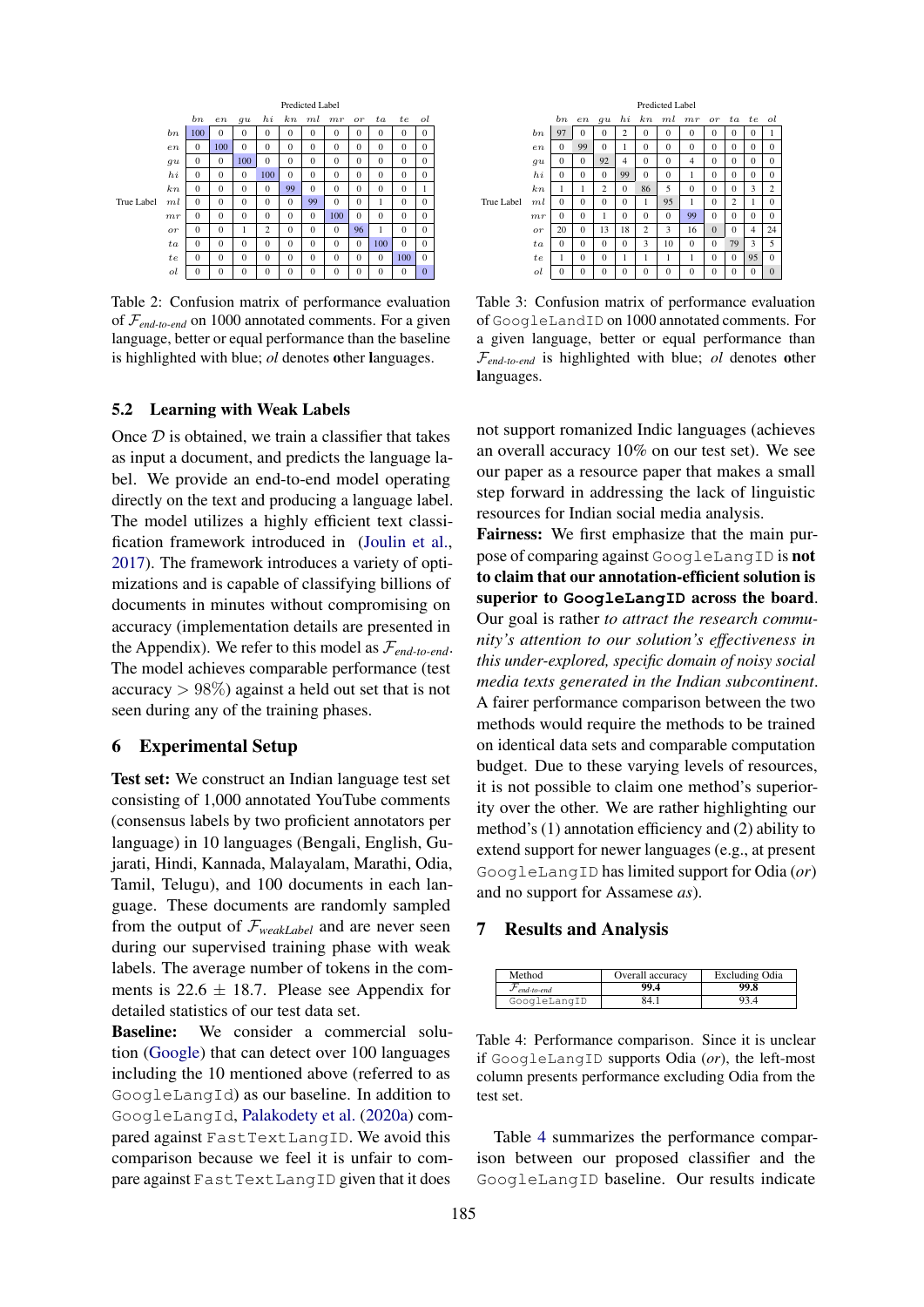that our method considerably outperforms the baseline which is a well-known commercial solution. A closer look at the individual performance of each language (confusion matrices presented in [2](#page-4-1) and Table [3\)](#page-4-2) reveals that across all languages, our method performs equal or better than GoogleLangID. Although the performance gap primarily stems from our method's overwhelmingly stronger performance in Odia (*or*), we perform considerably better than GoogleLangID even if we exclude Odia from the test data set.

Our performance comparison highlights the following two points. First, we reiterate that our goal is not to claim that our method would perform better than GoogleLangID across the board, but rather, to demonstrate the value our method adds in processing noisy social media texts. It is possible that our method is more attuned to noisy short social media texts while GoogleLangID could be (possibly) trained on cleaner corpora which explains our method's stronger performance. This is further corroborated by the fact that even our mispredictions (barring one) remain confined to the regional languages while many of GoogleLangID's mispredictions are distributed across other languages (*ol*). Second, GoogleLangID's weak performance in detecting Odia highlights the gap in current solutions and shows how our method can effectively and efficiently address these issues<sup>[2](#page-5-0)</sup>.

Recall that  $D_{tatoeba}$  contains a large set of languages (including the native script versions of the Indian languages considered in this paper). Test accuracy on a held-out set was 98.4%. Experiments reveal that introduction of the weakly labeled corpus does not impact performance on  $\mathcal{D}_{tatoeba}$  (identical test accuracy of 98.4%).

## 7.1 Extensibility

We constructed a new data set of comments on YouTube videos from an Assamese news channel (News18 Assam/Northeast) and used the same approach of using  $\mathcal{\hat{L}}_{polyglot}$  to obtain weak labels for Romanized Assamese. We do not show a direct comparison with GoogleLangID because GoogleLangID does not support Assamese (*as*). However, on an augmented test data set of 1,100 comments (100 Assamese comments with consensus labels from two annotators), we achieved a

performance of 92% accuracy on identifying Assamese while retaining our previous performance on every other language. Assam has been a center for political debates and unrest in recent times [\(BBC\)](#page-8-17). Our resource to detect Romanized Assamese can be a vital tool which to the best of our knowledge, does not exist. Details are presented in the Appendix.

#### 7.2 Domain-robustness

Our goal is to present an important Indian NLP resource that can perform well across multiple social media platforms. Hence, it is paramount that our system generalizes well both to *in domain* and *out of domain* instances. In the context of the task of language identification, domain adaption has received recent attention [\(Li et al.,](#page-9-19) [2018\)](#page-9-19). In this section, we present an analysis on our system's *out of domain* performance.

Data set of Hinglish tweets: We consider a data set of tweets introduced in [Mathur et al.](#page-9-20) [\(2018\)](#page-9-20). The data set consists of 3,189 tweets written in English (*en*), Romanized Hindi (*hi*) and code-mixed English-Hindi (*en-hi*). We construct a randomly sampled data set of 100 tweets with equal proportion of Hindi and English tweets (consensus labels obtained from two annotators).

As shown in Table [5,](#page-5-1) our system's *out of domain* performance was consistent with its *in domain* performance. We performed marginally better than GoogleLangID. We admit that a more robust test on multiple data sets comprising content from a larger set of Indian languages from other social media platforms would further validate our *out of domain* performance. However, our current experiment indicates that our system's success is not limited to YouTube comment texts, it can generalize to tweets as well.

#### 7.3 Usage Statistics

As demonstrated, our integrated setup covers the Romanized and native script variants of the most prevalent Indian languages. This enables us to

<span id="page-5-1"></span>

| Method       | Accuracy | Language | P    | R    | F1          |
|--------------|----------|----------|------|------|-------------|
| end-to-end   | 0.98     | en       | 1.00 | 1.00 | 1.00        |
|              |          | hi       | 0.96 | 0.96 | $\mid$ 0.96 |
| GoogleLangID | 0.95     | en       | 1.00 | 1.00 | 1.00        |
|              |          | hi       | 1.00 | 0.90 | 0.95        |

Table 5: Performance comparison on the tweet data set. Best metric is highlighted in bold for each language. P: precision, R: recall.

<span id="page-5-0"></span> $2^2$ Odia is listed as one of the supported languages by GoogleLangID, it is unclear if this tool supports Romanized Odia. Assamese is not supported by GoogleLangID.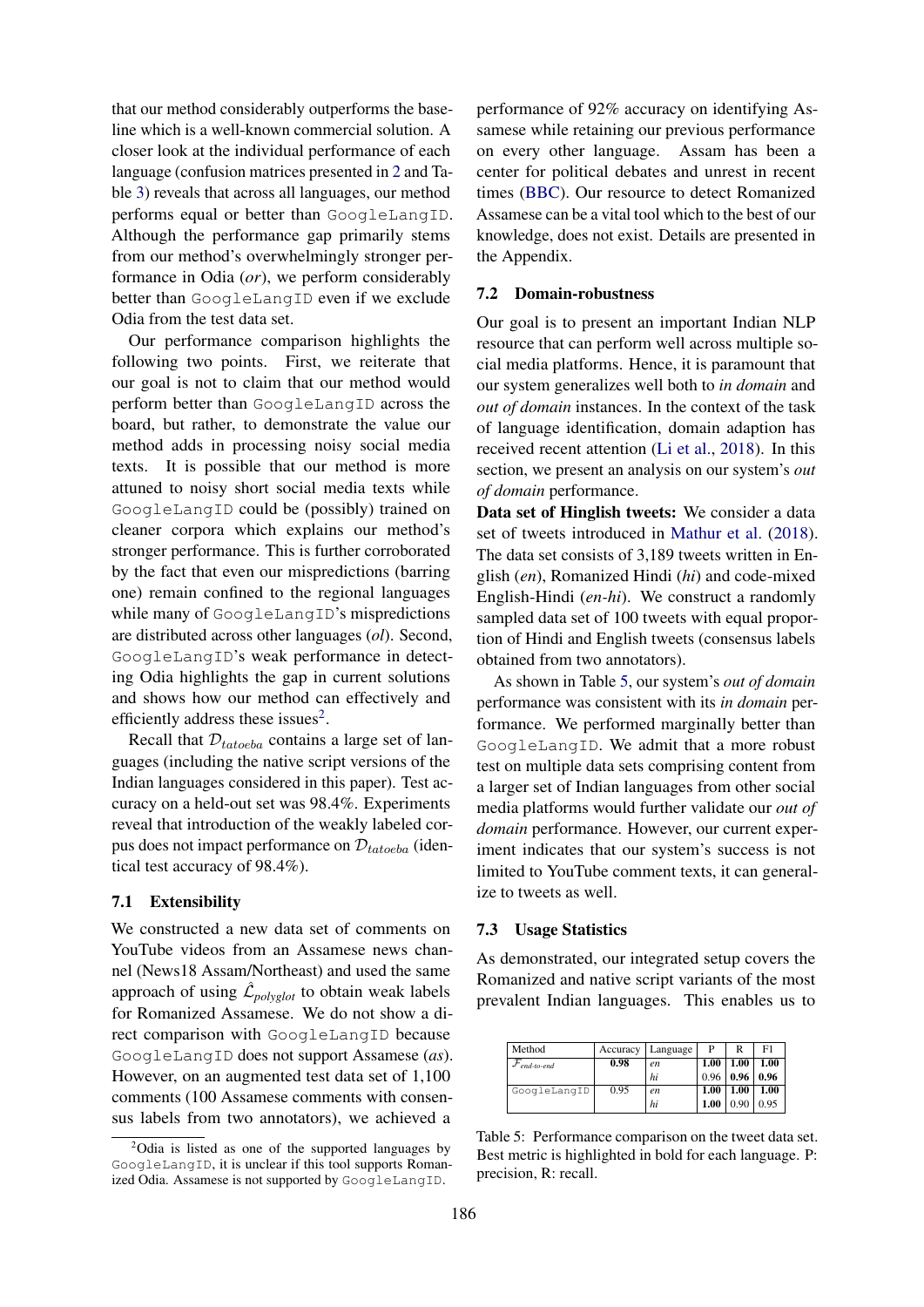<span id="page-6-1"></span>

| State                | hi     | $hi_{\mathcal{N}}$ | $hi \cap hi_{\mathcal{N}}$ |
|----------------------|--------|--------------------|----------------------------|
| Andhra Pradesh       | 1.66%  | 0.05%              | 1.71%                      |
| <b>Bihar</b>         | 67.97% | 14.29%             | 82.26%                     |
| Gujarat              | 24.23% | 3.41%              | 27.64%                     |
| Karnataka            | 1.85%  | 0.02%              | 1.87%                      |
| Kerala               | 0.48%  | 0.02%              | 0.5%                       |
| Madhya Pradesh       | 76.21% | 10.39%             | 86.60%                     |
| Maharashtra          | 7.46%  | 4.18%              | 11.64%                     |
| Odisha               | 9.20%  | 0.02%              | 9.22%                      |
| Rajasthan            | 58.48% | 29.90%             | 88.38%                     |
| Tamil Nadu           | 0.22%  | 0.01%              | 0.23%                      |
| <b>Uttar Pradesh</b> | 63.56% | 22.23%             | 85.79%                     |
| West Bengal          | 4.72%  | 0.18%              | 4.90%                      |

Table 6: Presence of Hindi. *hi* is Romanized Hindi.  $hi_N$  is Devanagari Hindi. Hindi belt states [\(Jaffrelot,](#page-8-7) [2000\)](#page-8-7) are highlighted with blue.

explore research questions on the usage patterns of these Indian languages. This part of our analysis is conducted on the entire election corpus containing comments written in all scripts.

Weak geo-labels: Recall that, all of the 24 regional news outlets we consider present news in the dominant language of their respective states. Hence, it is reasonable to assume that a considerable fraction of users consuming the regional news and participating in the comments section have some affiliation to the region (state). Thus, a comment posted in response to a regional news outlet's video can be assigned a weak/noisy geographic label - the state targeted by the news network. For instance, we assume that a comment posted in response to a Tamil news video clip, is likely to be authored by someone who either resides in or retains strong ties to Tamil Nadu. Combining these weak/noisy geographic labels with our language identification system, we can assess the geographic distribution of language use in India. Note that, these results are only approximate estimates - YouTube comments do not contain any geographic information. Further, it is also not possible to estimate a user's knowledge of other languages through our analysis. For example, if a user comments solely in Hindi, it is not possible to assess their fluency in English or Bengali.

### 7.4 Hindi Web Usage

Geographic extent of Hindi usage: We label each comment with the language prediction from  $\mathcal{F}_{end-to-end}$  and a geographic label corresponding to the origin state of the news outlet. All comments posted in Romanized and Devanagari Hindi (denoted by  $hi$  and  $hi$ <sub>N</sub>, respectively) are retained and

the resulting choropleth is visualized in Figure [1\(b\).](#page-7-0) We also provide in Figure [1\(a\),](#page-7-1) the region referred to as the Hindi belt [\(Jaffrelot,](#page-8-7) [2000\)](#page-8-7) where Hindi is the first language of the bulk of the population. We observe a strong correlation of the estimated geographic extent of Hindi with the Hindi belt states.

In Table [6,](#page-6-1) we list the state-wise estimates of Hindi usage in our corpus. Our findings are consistent with existing knowledge of Hindi's geographic spread. In the Hindi belt states, more than 80% of the comments were authored in Hindi. Consistent with census data [\(Census,](#page-8-0) [2011\)](#page-8-0) and prior literature [\(Ramaswamy,](#page-9-21) [1997\)](#page-9-21), the fraction of Hindi comments discovered in the Tamil Nadu origin subset was minuscule.

Romanized vs Devanagari: As shown in Table [6,](#page-6-1) the ratio of  $hi$  and  $hi_N$  usage reveals that a vast majority of internet users eschew the traditional Devanagari script and instead use Roman script. However, the ratio of Roman script to Devanagari script is substantially less lopsided in the Hindi belt states than in the other states. Our studies are consistent with [Gella et al.](#page-8-2) [\(2014\)](#page-8-2).

Estimating bilinguality: We conduct a userfocused study by computing language usage statistics on a per-user basis. We assume that a user is proficient in a language,  $\mathcal{L}$ , if she posts two or more comments (in order to accommodate for some estimation error) in  $\mathcal{L}$ . If a user is estimated to be proficient in two languages, then we label her as bilingual. Romanized and native script comments are both considered to be an equal demonstration of proficiency in a given language. We acknowledge that this is at best a noisy estimate.

Out of 159,993 total users, 41,776 users (26.1%) were marked as bilinguals using F*end-to-end*. According to the 2011 census [\(Census,](#page-8-0) [2011\)](#page-8-0), 26% of the Indian population are bilinguals. Hence, surprisingly, our noisy estimate was reasonably close to the ground truth. We observe that over 70% of the discovered bilinguals in our corpus used Hindi-English. A detailed plot is presented in the Appendix.

### <span id="page-6-0"></span>7.5 Trace Language Detection

We conclude this section with an analysis on  $(1)$ to what extent we address  $\hat{\mathcal{L}}_{polyglot}$ 's inability to detect trace languages, and (2) why it could be worth addressing. Our definition of trace language is corpus-specific. We consider a language  $\mathcal L$  to be a trace language in a corpus  $D$  if fewer than 1%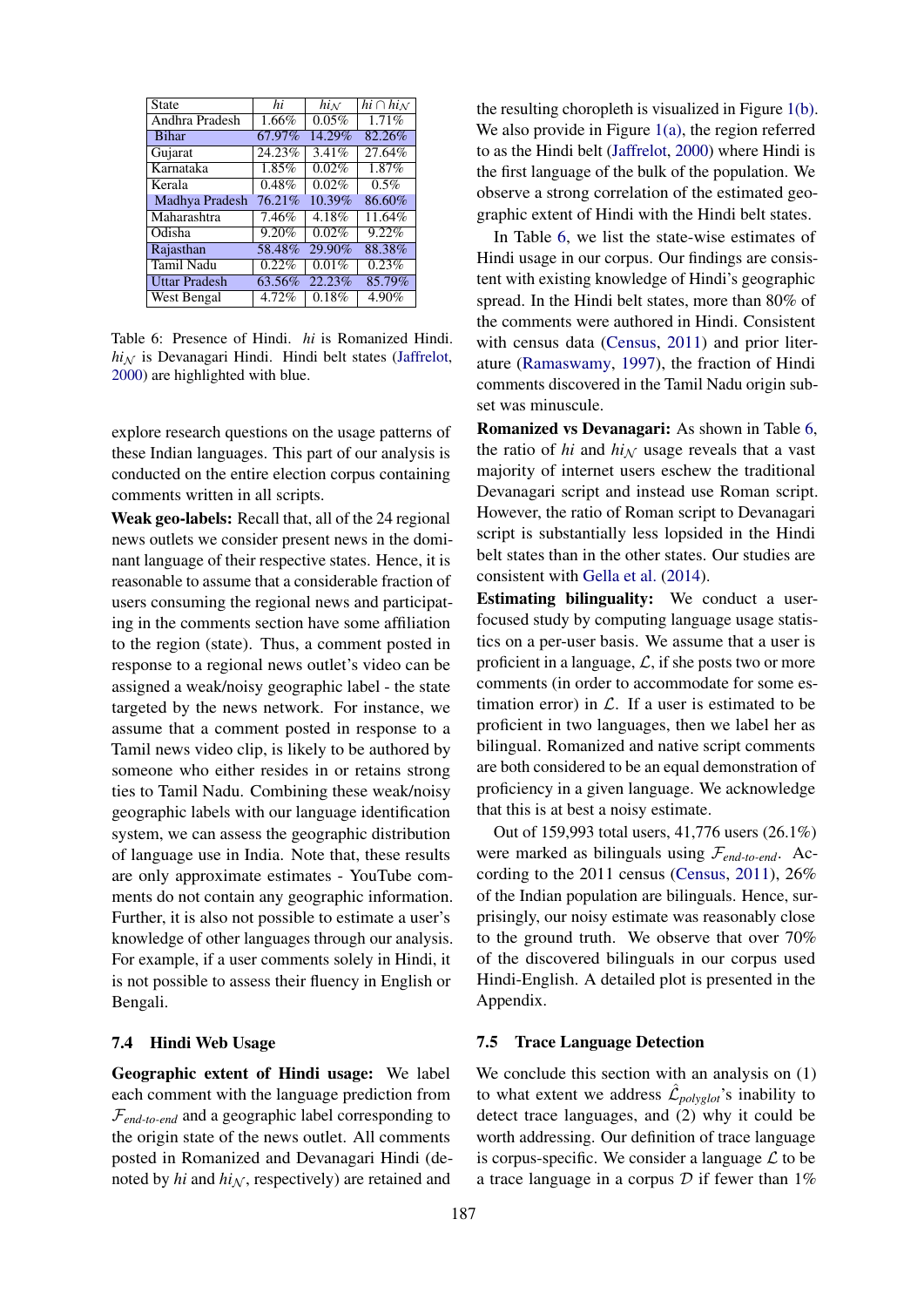<span id="page-7-1"></span><span id="page-7-0"></span>

Figure 1: Choropleths of Hindi usage patterns in India. (a) shows the geographic region identified as the Hindi belt. (b) shows the patterns of Hindi usage. We extend the results for Andhra Pradesh to Telangana, and Bihar to Jharkhand because the same news networks cater to both states. The base maps used for this plot are sourced from the Government of India. The authors are aware that these maps include disputed territories. These maps do not constitute judgments on existing disputes.

<span id="page-7-3"></span>

| Language |                                | Data set Example comment          | Loose translation                                     |
|----------|--------------------------------|-----------------------------------|-------------------------------------------------------|
| bn       | $\mathcal{D}_{hope}$           | Indian air force k varote ferea   | Thank you Pak army for returning our Indian Air       |
|          |                                | deoar jonno osonkho dhonnobad Pak | <i>Force</i> ( <i>pilot</i> ).                        |
|          |                                | armyke                            |                                                       |
| te       | $\mathcal{D}_{hope}$           | yudham vasthey manam kuda chala   | We'll suffer a lot too in the event of war            |
|          |                                | nastha potham                     |                                                       |
| bn       | $\mathcal{D}_{help}$           | Tawhid ami rohiggha dhar help     | Tawhid, I want to help the Rohingyas. Please sug-     |
|          |                                | korte chai plz amaka hepl korar   | gest me some ways I can help them. I live outside     |
|          |                                | moto kisu opai bolo bz ami        | of the country.                                       |
|          |                                | dhashar bahira thaki              |                                                       |
| te       | $\mathcal{D}_{help}$           | manama hinduvulama muslim         | Are we Hindu, Muslim, Christian - this is irrelevant, |
|          |                                | christans ani kadu manushulama    | are we human - this is relevant; if we were in their  |
|          |                                | aannadi kavali manamu valla       | position, we would understand                         |
|          |                                | paristutulalo unte telustundi     |                                                       |
| bn       | $\mathcal{D}_{\textit{COVID}}$ | Amra 500jon Lok Bangalore atkie   | We are 500 people stuck in Bangalore. Please make     |
|          |                                | Achi please amader Bari. Pouche   | some arrangements so that we can reach our home       |
|          |                                | din , amader Bari west Bengal     | in West Bengal, India.                                |
|          |                                | India                             |                                                       |
| te       | $\mathcal{D}_{\textit{COVID}}$ | Please sir twitter lo pettandi    | Please sir, post on Twitter, I'm a woman with 2       |
|          |                                | please nenoka mahilalu 2 chinna   | small kids, we're stuck in Jammikunta, please help    |
|          |                                | pillalu unnaru Sir mem jammikunta | us get to Nijambad                                    |
|          |                                | lo undipoyamu nijamabad cherela   |                                                       |
|          |                                | chudandi Sir                      |                                                       |

Table 7: Random sample of comments in trace language detected by our system.

of the documents in  $D$  are authored in  $\mathcal{L}$ . In this section, we focus on the following three corpora one of which (D*COVID*) we introduce here:

1. D*hope*: 2.04 million YouTube comments relevant to the 2019 India-Pakistan conflict [\(Palakodety](#page-9-1) [et al.,](#page-9-1) [2020a\)](#page-9-1).

2. D*help*: 263k YouTube comments relevant to the Rohingya refugee crisis [\(Palakodety et al.,](#page-9-5) [2020c\)](#page-9-5).

3. D*COVID*: 777,748 comments from 5,301 videos from two highly popular Indian news channels (NDTV and Zee News) posted between 30*th* January, 2020[3](#page-7-2) and 10*th* April, 2020.

As reported in [Palakodety et al.](#page-9-1) [\(2020a\)](#page-9-1),  $\hat{\mathcal{L}}_{polyglon}$ discovered three clusters in D*hope*: (1) *en*, (2) *hi* and (3)  $hi_N$ ; no other languages were detected. However, in our experiments, we found presence of multiple trace languages. For instance, overall, our method F*end-to-end* found 3,373 Telugu (*te*) and 205 Bengali (*bn*) comments in D*hope*. Human annotation of randomly sampled 100 comments in each of the two languages revealed a precision of 100% and 97% for *te* and *bn*, respectively. Similarly, we conducted a search for *bn* and *te* comments in  $\mathcal{D}_{help}$ , and found 1,251 and 146 comments, respectively. Human annotation on randomly sampled 100 comments from each of the two languages yielded

<span id="page-7-2"></span><sup>&</sup>lt;sup>3</sup>First COVID-19 positive case was reported in India on this day.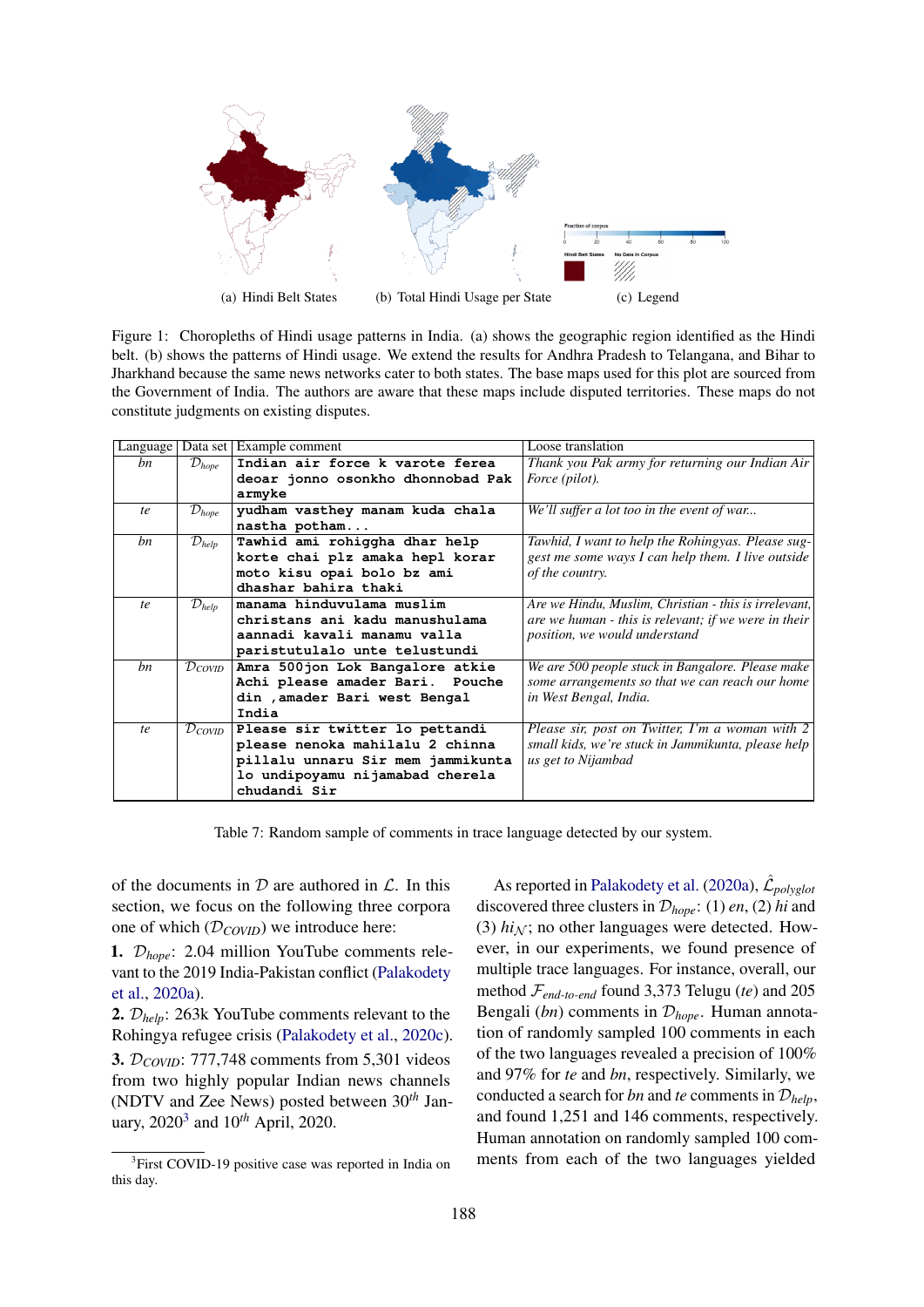precision of 99% for both *bn* and *te*. In Table [7,](#page-7-3) we list example peace-seeking, hostility-diffusing comments (*hope speech*) and comments indicating support for the disenfranchised Rohingyas (*help speech*).

Finally, when  $\mathcal{F}_{end-to-end}$  is run on  $\mathcal{D}_{COVID}$ , we discover comments in several languages requesting assistance during the nationwide lockdown [\(BBC,](#page-8-18) [2020\)](#page-8-18). Our method reveals the presence of vulnerable individuals who express themselves in lowresource languages. We hope our tool can open the gates for research in this humanitarian domain.

# 8 Conclusion

In this paper, we present a language identification tool with a focus on nine major Romanized Indian languages. Despite the widespread use of Romanization on social media, NLP resources and tools often focus more on the native scripts. Our tool integrates with an existing large-scale corpus and holds promise in being a valuable resource for Indian social media analysis. Our pipeline leverages a recent NLP algorithm and obtains weak labels for a large number of samples substantially reducing the annotation cost. Finally, we conduct studies on the geographic extent, bilinguality, and Romanization of Hindi and observe that these align with existing studies and surveys.

# References

- <span id="page-8-3"></span>Utsab Barman, Amitava Das, Joachim Wagner, and Jennifer Foster. 2014. Code mixing: A challenge for language identification in the language of social media. In *Proceedings of the first workshop on computational approaches to code switching*, pages 13–23.
- <span id="page-8-17"></span>BBC. [Why has india's assam erupted over an 'anti](https://www.bbc.com/news/world-asia-india-50757093)[muslim' law?](https://www.bbc.com/news/world-asia-india-50757093) Online; accessed 12-May-2020.
- <span id="page-8-18"></span>BBC. 2020. [Coronavirus: India's pandemic lockdown](https://www.bbc.com/news/world-asia-india-52086274) [turns into a human tragedy.](https://www.bbc.com/news/world-asia-india-52086274) Online; accessed 3- June-2020.
- <span id="page-8-12"></span>Shane Bergsma, Paul McNamee, Mossaab Bagdouri, Clayton Fink, and Theresa Wilson. 2012. Language identification for creating language-specific twitter collections. In *Proceedings of the second workshop on language in social media*, pages 65–74. Association for Computational Linguistics.
- <span id="page-8-16"></span>Piotr Bojanowski, Edouard Grave, Armand Joulin, and Tomas Mikolov. 2017. Enriching word vectors with subword information. *Transactions of the Association for Computational Linguistics*, 5:135–146.
- <span id="page-8-0"></span>Census. 2011. [2011 census data.](http://censusindia.gov.in/2011-Common/CensusData2011.html) Online; accessed 3- June-2020.
- <span id="page-8-15"></span>Arunavha Chanda, Dipankar Das, and Chandan Mazumdar. 2016. [Unraveling the English-Bengali](https://doi.org/10.18653/v1/W16-5810) [code-mixing phenomenon.](https://doi.org/10.18653/v1/W16-5810) In *Proceedings of the Second Workshop on Computational Approaches to Code Switching*, pages 80–89, Austin, Texas. Association for Computational Linguistics.
- <span id="page-8-1"></span>Monojit Choudhury, Kalika Bali, Tirthankar Dasgupta, and Anupam Basu. 2010. Resource creation for training and testing of transliteration systems for indian languages. LREC.
- <span id="page-8-9"></span>Matteo Cinelli, Walter Quattrociocchi, Alessandro Galeazzi, Carlo Michele Valensise, Emanuele Brugnoli, Ana Lucia Schmidt, Paola Zola, Fabiana Zollo, and Antonio Scala. 2020. [The covid-19 social media](http://arxiv.org/abs/2003.05004) [infodemic.](http://arxiv.org/abs/2003.05004)
- <span id="page-8-10"></span>Ma Dewen. 2010. A study on the two waves of statesreorganization in india [j]. *South Asian Studies Quarterly*, 1.
- <span id="page-8-11"></span>Pinar Donmez, Jaime Carbonell, and Jeff Schneider. 2010. A probabilistic framework to learn from multiple annotators with time-varying accuracy. In *Proceedings of the 2010 SIAM international conference on data mining*, pages 826–837. SIAM.
- <span id="page-8-4"></span>FastText. [FastTextLangID.](https://fasttext.cc/blog/2017/10/02/blog-post.html) [Online; accessed 3-June-2020].
- <span id="page-8-2"></span>Spandana Gella, Kalika Bali, and Monojit Choudhury. 2014. "ye word kis lang ka hai bhai?" testing the limits of word level language identification. In *Proceedings of the 11th International Conference on Natural Language Processing*, pages 368–377.
- <span id="page-8-5"></span>Google. [GoogleLangID.](https://cloud.google.com/translate/docs/detecting-language) [Online; accessed 3-June-2020].
- <span id="page-8-8"></span>HindustanTimes. 2019. [Youtube now has 265 million](https://www.hindustantimes.com/tech/youtube-now-has-265-million-users-in-india/story-j5njXtLHZCQ0PCwb57s40O.html) [users in india.](https://www.hindustantimes.com/tech/youtube-now-has-265-million-users-in-india/story-j5njXtLHZCQ0PCwb57s40O.html) Online; accessed 3-June-2020.
- <span id="page-8-13"></span>Aaron Jaech, George Mulcaire, Shobhit Hathi, Mari Ostendorf, and Noah A. Smith. 2016. [Hierarchi](https://doi.org/10.18653/v1/W16-6212)[cal character-word models for language identifica](https://doi.org/10.18653/v1/W16-6212)[tion.](https://doi.org/10.18653/v1/W16-6212) In *Proceedings of The Fourth International Workshop on Natural Language Processing for Social Media*, pages 84–93, Austin, TX, USA. Association for Computational Linguistics.
- <span id="page-8-7"></span>Christophe Jaffrelot. 2000. The rise of the other backward classes in the hindi belt. *The Journal of Asian Studies*, 59(1):86–108.
- <span id="page-8-14"></span>Tommi Sakari Jauhiainen, Marco Lui, Marcos Zampieri, Timothy Baldwin, and Krister Lindén. 2019. Automatic language identification in texts: A survey. *Journal of Artificial Intelligence Research*, 65:675–782.
- <span id="page-8-6"></span>Pratik Joshi, Christain Barnes, Sebastin Santy, Simran Khanuja, Sanket Shah, Anirudh Srinivasan, Satwik Bhattamishra, Sunayana Sitaram, Monojit Choudhury, and Kalika Bali. 2019. Unsung challenges of building and deploying language technologies for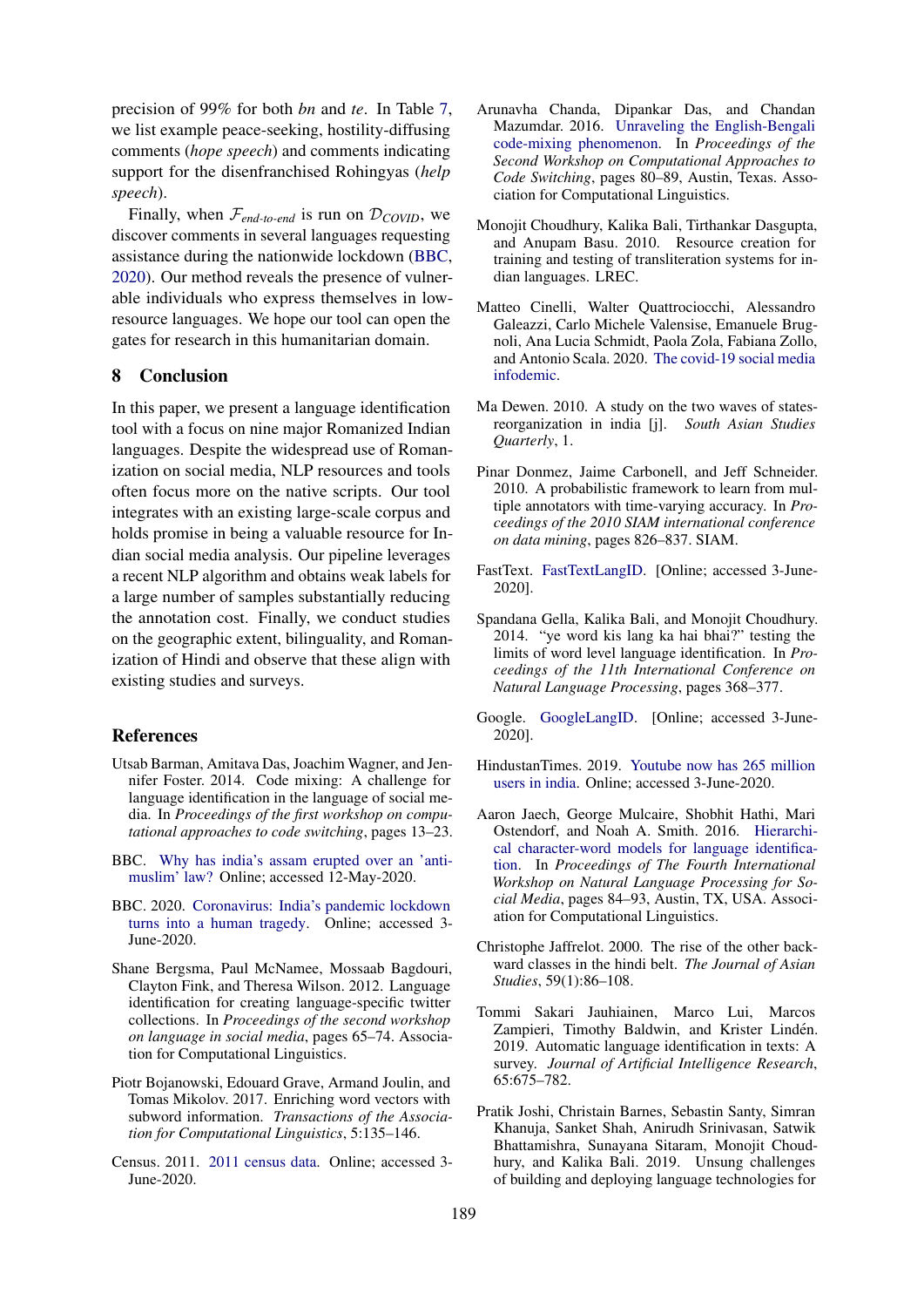low resource language communities. *arXiv preprint arXiv:1912.03457*.

- <span id="page-9-14"></span>Pratik Joshi, Sebastin Santy, Amar Budhiraja, Kalika Bali, and Monojit Choudhury. 2020. The state and fate of linguistic diversity and inclusion in the nlp world. *arXiv preprint arXiv:2004.09095*.
- <span id="page-9-18"></span>Armand Joulin, Edouard Grave, Piotr Bojanowski, and Tomas Mikolov. 2017. Bag of tricks for efficient text classification. In *Proceedings of the 15th EACL: Volume 2, Short Papers*, pages 427–431.
- <span id="page-9-17"></span>Ashiqur R. KhudaBukhsh, Shriphani Palakodety, and Jaime G. Carbonell. 2020. [Harnessing code switch](https://doi.org/10.24963/ijcai.2020/602)[ing to transcend the linguistic barrier.](https://doi.org/10.24963/ijcai.2020/602) In *Proceedings of the Twenty-Ninth International Joint Conference on Artificial Intelligence, IJCAI 2020*, pages 4366–4374. ijcai.org.
- <span id="page-9-9"></span>Upendra Kumar, Vishal Singh, Chris Andrew, Santhoshini Reddy, and Amitava Das. 2018. Consonantvowel sequences as subword units for code-mixed languages. In *Thirty-Second AAAI Conference on Artificial Intelligence*.
- <span id="page-9-12"></span>Anoop Kunchukuttan, Abhijit Mishra, Rajen Chatterjee, Ritesh Shah, and Pushpak Bhattacharyya. 2014. Sata-anuvadak: Tackling multiway translation of indian languages. *pan*, 841(54,570):4–135.
- <span id="page-9-19"></span>Yitong Li, Timothy Baldwin, and Trevor Cohn. 2018. [What's in a domain? learning domain-robust text](https://doi.org/10.18653/v1/N18-2076) [representations using adversarial training.](https://doi.org/10.18653/v1/N18-2076) In *Proceedings of the 2018 Conference of the North American Chapter of the Association for Computational Linguistics: Human Language Technologies, Volume 2 (Short Papers)*, pages 474–479, New Orleans, Louisiana. Association for Computational Linguistics.
- <span id="page-9-8"></span>Marco Lui and Timothy Baldwin. 2014. Accurate language identification of twitter messages. In *Proceedings of the 5th workshop on language analysis for social media (LASM)*, pages 17–25.
- <span id="page-9-20"></span>Puneet Mathur, Ramit Sawhney, Meghna Ayyar, and Rajiv Shah. 2018. [Did you offend me? classification](https://doi.org/10.18653/v1/W18-5118) [of offensive tweets in Hinglish language.](https://doi.org/10.18653/v1/W18-5118) In *Proceedings of the 2nd Workshop on Abusive Language Online (ALW2)*, pages 138–148, Brussels, Belgium. Association for Computational Linguistics.
- <span id="page-9-15"></span>Tomas Mikolov, Kai Chen, Greg Corrado, and Jeffrey Dean. 2013. [Efficient estimation of word represen](http://arxiv.org/abs/1301.3781)[tations in vector space.](http://arxiv.org/abs/1301.3781) In *1st International Conference on Learning Representations*.
- <span id="page-9-7"></span>Tom M Mitchell. 2004. The role of unlabeled data in supervised learning. In *Language, Knowledge, and Representation*, pages 103–111. Springer.
- <span id="page-9-13"></span>Gaurav Mohanty, Abishek Kannan, and Radhika Mamidi. 2017. Building a sentiwordnet for odia. In *Proceedings of the 8th Workshop on Computational Approaches to Subjectivity, Sentiment and Social Media Analysis*, pages 143–148.
- <span id="page-9-1"></span>Shriphani Palakodety, Ashiqur R. KhudaBukhsh, and Jaime G. Carbonell. 2020a. [Hope speech detection:](https://doi.org/10.3233/FAIA200305) [A computational analysis of the voice of peace.](https://doi.org/10.3233/FAIA200305) In *ECAI 2020 - 24th European Conference on Artificial Intelligence*, volume 325 of *Frontiers in Artificial Intelligence and Applications*, pages 1881–1889. IOS Press.
- <span id="page-9-2"></span>Shriphani Palakodety, Ashiqur R. KhudaBukhsh, and Jaime G. Carbonell. 2020b. [Mining insights from](https://doi.org/10.3233/FAIA200306) [large-scale corpora using fine-tuned language mod](https://doi.org/10.3233/FAIA200306)[els.](https://doi.org/10.3233/FAIA200306) In *ECAI 2020 - 24th European Conference on Artificial Intelligence*, volume 325 of *Frontiers in Artificial Intelligence and Applications*, pages 1890– 1897. IOS Press.
- <span id="page-9-5"></span>Shriphani Palakodety, Ashiqur R. KhudaBukhsh, and Jaime G. Carbonell. 2020c. [Voice for the voiceless:](https://aaai.org/ojs/index.php/AAAI/article/view/5382) [Active sampling to detect comments supporting the](https://aaai.org/ojs/index.php/AAAI/article/view/5382) [rohingyas.](https://aaai.org/ojs/index.php/AAAI/article/view/5382) In *The Thirty-Fourth AAAI Conference on Artificial Intelligence, AAAI 2020*, pages 454– 462.
- <span id="page-9-21"></span>Sumathi Ramaswamy. 1997. *Passions of the tongue: Language devotion in Tamil India, 1891–1970*, volume 29. Univ of California Press.
- <span id="page-9-6"></span>Rupak Sarkar, Sayantan Mahinder, Hirak Sarkar, and Ashiqur R. KhudaBukhsh. 2020. Social media attributions in the context of water crisis. In *Empirical Methods in Natural Language Processing (EMNLP), 2020*, page to appear.
- <span id="page-9-3"></span>Statista. 2020. [Most popular social networks world](https://www.statista.com/statistics/272014/global-social-networks-ranked-by-number-of-users/)[wide as of january 2020, ranked by number of active](https://www.statista.com/statistics/272014/global-social-networks-ranked-by-number-of-users/) [users.](https://www.statista.com/statistics/272014/global-social-networks-ranked-by-number-of-users/) Online; accessed 3-June-2020.
- <span id="page-9-16"></span>Tatoeba. 2020. [Tatoeba.](https://tatoeba.org/eng/downloads) Online; accessed 3-June-2020.
- <span id="page-9-11"></span>R Vijayakrishna and L Sobha. 2008. Domain focused named entity recognizer for tamil using conditional random fields. In *Proceedings of the IJCNLP-08 Workshop on Named Entity Recognition for South and South East Asian Languages*.
- <span id="page-9-0"></span>Paola Virga and Sanjeev Khudanpur. 2003. Transliteration of proper names in cross-lingual information retrieval. In *Proceedings of the ACL 2003 workshop on Multilingual and mixed-language named entity recognition-Volume 15*, pages 57–64. Association for Computational Linguistics.
- <span id="page-9-10"></span>Yogarshi Vyas, Spandana Gella, Jatin Sharma, Kalika Bali, and Monojit Choudhury. 2014. [POS tagging](https://doi.org/10.3115/v1/D14-1105) [of English-Hindi code-mixed social media content.](https://doi.org/10.3115/v1/D14-1105) In *Proceedings of the 2014 Conference on Empirical Methods in Natural Language Processing (EMNLP)*, pages 974–979, Doha, Qatar. Association for Computational Linguistics.
- <span id="page-9-4"></span>YourStory. 2018. [Youtube monthly user base touches](https://yourstory.com/2018/03/youtube-monthly-user-base-touches-225-million-india-reaches-80-pc-internet-population) [265 million in india, reaches 80 pc of internet popu](https://yourstory.com/2018/03/youtube-monthly-user-base-touches-225-million-india-reaches-80-pc-internet-population)[lation.](https://yourstory.com/2018/03/youtube-monthly-user-base-touches-225-million-india-reaches-80-pc-internet-population) Online; accessed 3-June-2020.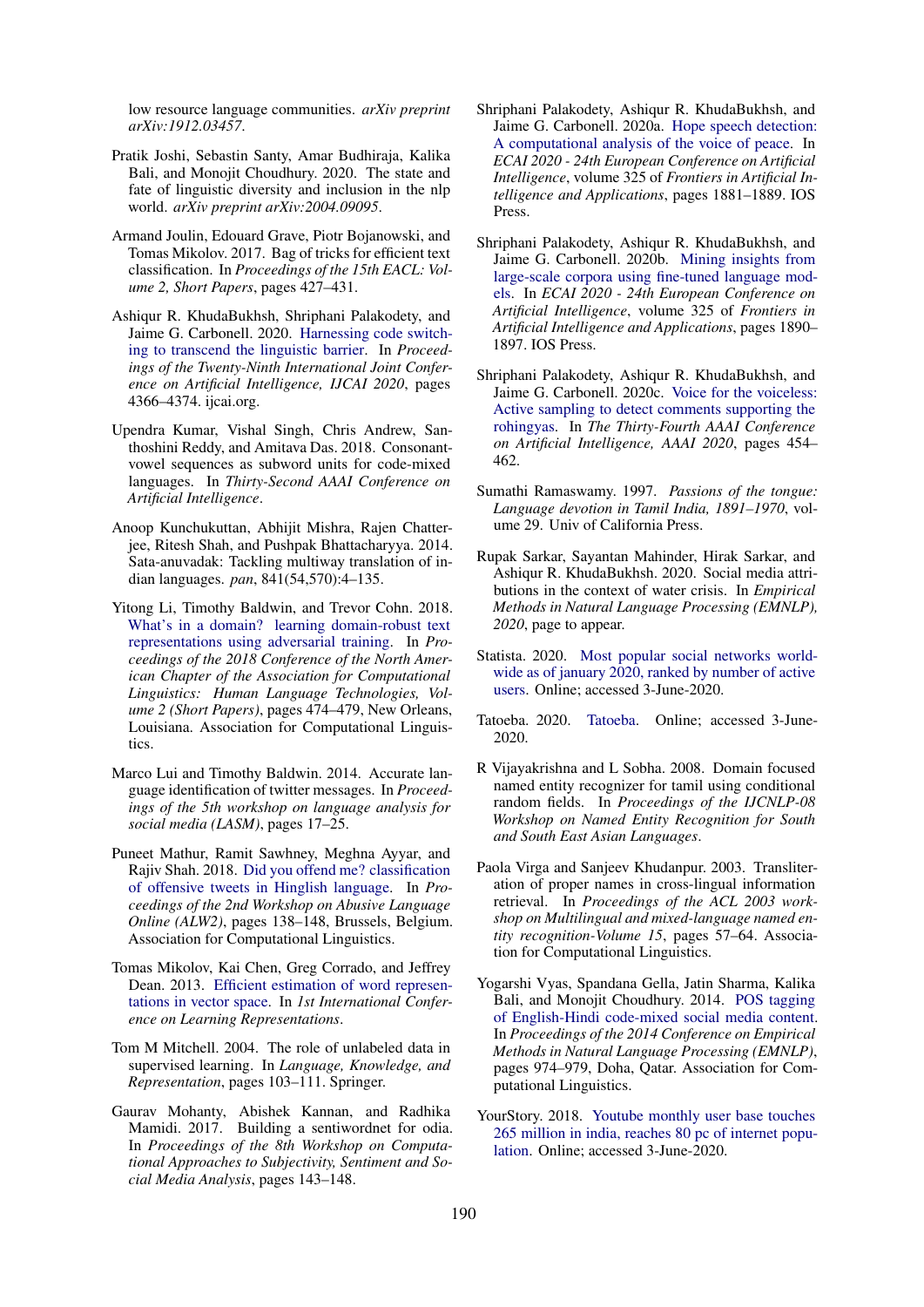# 9 Appendix

### 9.1 Annotation

All annotations are performed by two native speakers of each of the languages we considered. All labels are consensus labels.

## 9.2 Detailed Performance with Assamese

Our data set was crawled using publicly available YouTube API on the YouTube channel of CNN News18 Assam/Northeast. Overall, we obtained 66,923 comments from 7,170 videos of which weak labels (4,337 English and 21,411 Assamese) were obtained using  $\tilde{\mathcal{L}}_{polyglot}$ . We augmented our previous training set with these obtained (weak labels) comments. The detailed performance is presented in Table [9.](#page-10-0)

#### <span id="page-10-3"></span>9.3 Classification Framework

| State                | Channels                        |  |  |  |  |
|----------------------|---------------------------------|--|--|--|--|
| Andhra Pradesh       | V6 News Telugu                  |  |  |  |  |
|                      | TV9 Telugu Live                 |  |  |  |  |
| <b>Rihar</b>         | News18 Bihar Jharkhand          |  |  |  |  |
|                      | ZeeBiharJharkhand               |  |  |  |  |
|                      | TV9 Gujarati                    |  |  |  |  |
| Gujarat              | <b>ABP</b> Asmita               |  |  |  |  |
| Karnataka            | TV9 Kannada                     |  |  |  |  |
|                      | Suvarna News                    |  |  |  |  |
| Kerala               | Asianetnews                     |  |  |  |  |
|                      | Manorama News                   |  |  |  |  |
| Madhya Pradesh       | News18 MP Chhattisgarh          |  |  |  |  |
|                      | Zee Madhya Pradesh Chhattisgarh |  |  |  |  |
| Maharashtra          | ABP Majha                       |  |  |  |  |
|                      | ZEE 24 TAAS                     |  |  |  |  |
| Odisha               | $\overline{\text{OTV}}$         |  |  |  |  |
|                      | News18 Odia                     |  |  |  |  |
| Rajasthan            | News18 Rajasthan                |  |  |  |  |
|                      | ZeeRajasthanNews                |  |  |  |  |
| Tamil Nadu           | Puthiyathalaimurai TV           |  |  |  |  |
|                      | <b>Polimer News</b>             |  |  |  |  |
| <b>Uttar Pradesh</b> | News18 UP Uttarakhand           |  |  |  |  |
|                      | Zee Uttarpradesh Uttarakhand    |  |  |  |  |
| West Bengal          | <b>ARP ANANDA</b>               |  |  |  |  |
|                      | News18 Bangla                   |  |  |  |  |

Table 8: Regional channels.

The classification framework we use [\(Joulin](#page-9-18) [et al.,](#page-9-18) [2017\)](#page-9-18), contains a variety of optimizations focused on text classification - an architecture that enables parameter sharing, and efficient techniques to include token n-grams. The inference phase is able to process and label over 10 million documents in under five minutes (wall clock time).

# 9.4 Test data set details

100 comments are randomly sampled for each of the 10 languages (*bn*, *en*, *gu*, *hi*, *kn*, *ml*, *mr*, *or*, *ta*, *te*). The average number of tokens in the comments is 22.6  $\pm$  18.7. A language-wise breakdown is presented in Table [10.](#page-10-1)

<span id="page-10-0"></span>

|            |         | Predicted Label |                |              |              |                |              |              |              |                |              |              |              |
|------------|---------|-----------------|----------------|--------------|--------------|----------------|--------------|--------------|--------------|----------------|--------------|--------------|--------------|
|            |         | a s             | $_{bn}$        | en           | qu           | h              | k n          | ml           | mr           | or             | ta           | te           | ol           |
|            | as      | 92              | 3              | $\Omega$     | 1            | $\overline{c}$ | $\Omega$     | $\Omega$     | $\Omega$     | $\overline{c}$ | $\Omega$     | $\Omega$     | $\Omega$     |
|            | bn      | $\Omega$        | 100            | $\Omega$     | $\Omega$     | $\mathbf{0}$   | $\mathbf{0}$ | $\mathbf{0}$ | $\mathbf{0}$ | $\overline{0}$ | $\Omega$     | $\mathbf{0}$ | $\mathbf{0}$ |
|            | $_{en}$ | $\Omega$        | $\Omega$       | 100          | $\Omega$     | $\Omega$       | $\Omega$     | $\bf{0}$     | $\theta$     | $\Omega$       | $\Omega$     | $\mathbf{0}$ | $\Omega$     |
|            | qu      | $\mathbf{0}$    | $\mathbf{0}$   | $\mathbf{0}$ | 100          | $\Omega$       | $\Omega$     | $\mathbf{0}$ | $\mathbf{0}$ | $\theta$       | $\Omega$     | $\Omega$     | $\Omega$     |
|            | $h_{i}$ | $\Omega$        | $\Omega$       | $\Omega$     | $\mathbf{0}$ | 100            | $\Omega$     | $\mathbf{0}$ | $\mathbf{0}$ | $\mathbf{0}$   | $\Omega$     | $\mathbf{0}$ | $\Omega$     |
|            | $_{kn}$ | 1               | $\Omega$       | $\Omega$     | $\Omega$     | $\Omega$       | 99           | $\Omega$     | $\theta$     | $\theta$       | $\Omega$     | $\Omega$     | $\Omega$     |
| True Label | ml      | $\Omega$        | $\mathbf{0}$   | $\Omega$     | $\Omega$     | $\Omega$       | $\Omega$     | 99           | $\theta$     | $\Omega$       | 1            | $\Omega$     | $\Omega$     |
|            | mr      | $\Omega$        | $\Omega$       | $\Omega$     | $\Omega$     | $\Omega$       | $\Omega$     | $\Omega$     | 100          | $\theta$       | $\Omega$     | $\Omega$     | $\Omega$     |
|            | or      | $\Omega$        | $\mathbf{0}$   | $\Omega$     | 1            | $\overline{c}$ | $\mathbf{0}$ | $\mathbf{0}$ | $\mathbf{0}$ | 96             | 1            | $\mathbf{0}$ | $\Omega$     |
|            | ta      | $\mathbf{0}$    | $\mathbf{0}$   | $\Omega$     | $\Omega$     | $\mathbf{0}$   | $\mathbf{0}$ | $\mathbf{0}$ | $\mathbf{0}$ | $\overline{0}$ | 100          | $\mathbf{0}$ | $\Omega$     |
|            | te      | $\Omega$        | $\Omega$       | $\Omega$     | $\Omega$     | $\Omega$       | $\Omega$     | $\Omega$     | $\theta$     | $\theta$       | $\Omega$     | 100          | $\Omega$     |
|            | ol      | $\mathbf{0}$    | $\overline{0}$ | $\mathbf{0}$ | $\mathbf{0}$ | $\mathbf{0}$   | $\mathbf{0}$ | $\bf{0}$     | $\mathbf{0}$ | $\mathbf{0}$   | $\mathbf{0}$ | $\mathbf{0}$ | $\mathbf{0}$ |

Table 9: Confusion matrix of performance evaluation of F*end-to-end* on 1,100 annotated comments; *ol* denotes other languages.

#### 9.5 Language pairs used by bilinguals

<span id="page-10-1"></span>Figure [2](#page-10-2) summarizes the relative distribution of language pairs in our bilingualism estimation experiment. Results show that Hindi-English bilingualism is the most dominant one.

| State | Comment length    |
|-------|-------------------|
| as    | $17.03 \pm 19.95$ |
| bn    | $25.19 \pm 18.33$ |
| en.   | $31.52 \pm 27.04$ |
| gu    | $23.82 \pm 20.91$ |
| hi    | $24.72 \pm 15.33$ |
| kn.   | $17.85 \pm 10.57$ |
| ml    | $19.91 + 11.92$   |
| mr    | $25.73 \pm 21.88$ |
| or    | $13.34 \pm 11.72$ |
| ta    | $21.98 \pm 14.59$ |
| te.   | $22.05 \pm 20.95$ |

Table 10: Statistics of test data set.

<span id="page-10-2"></span>

Figure 2: The top language pairs used by bilinguals in our corpus. Hindi and English feature prominently in all the language pairs.

<span id="page-10-4"></span>IndiaTV, NDTV India, Republic World, The Times of India, Zee News, Aaj Tak, ABP NEWS, CNN-News18, News18 India, NDTV, TIMES NOW, India Today, The Economic Times, Hindustan Times

Table 11: National channels.